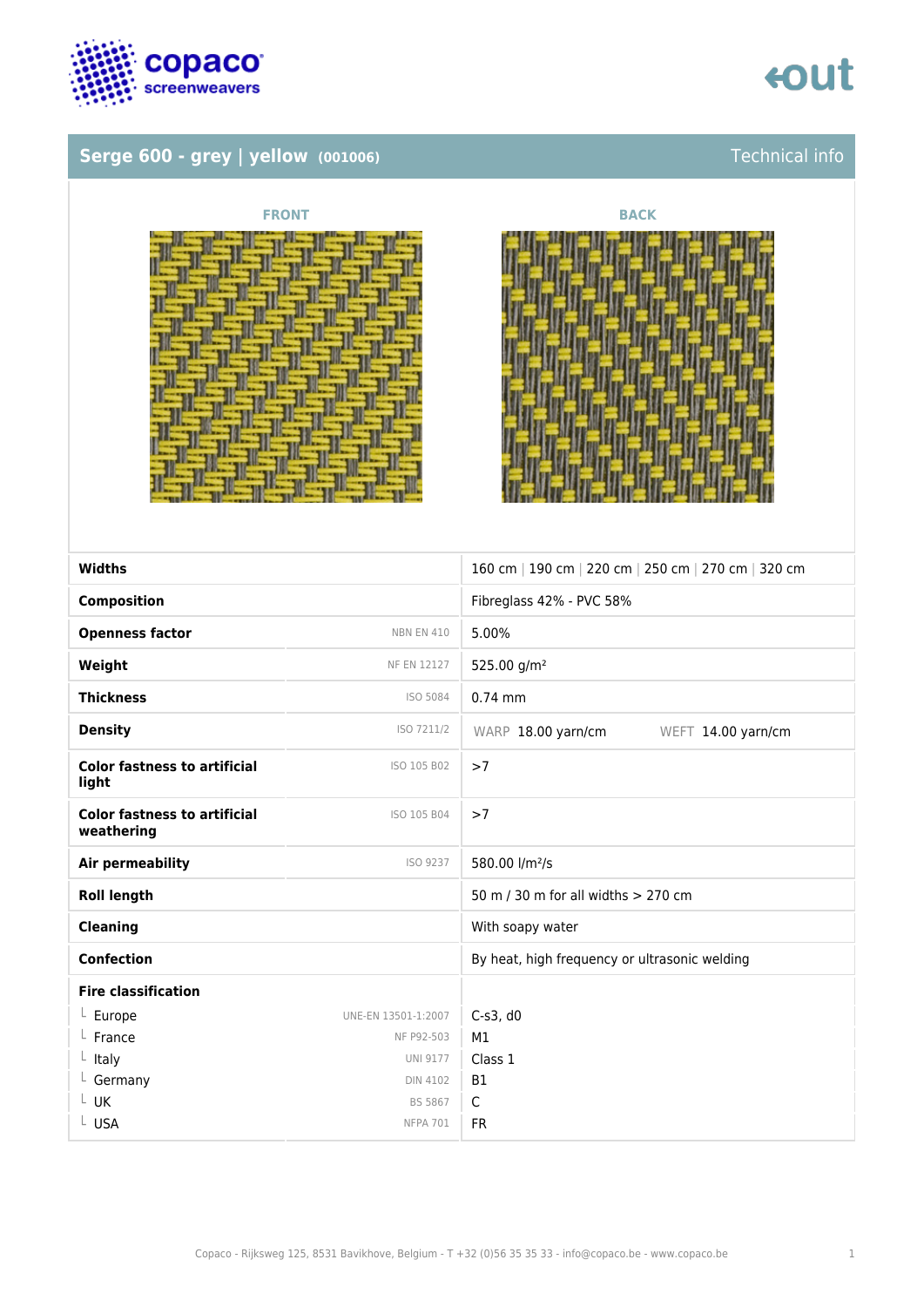

## **tout**

### **Serge 600 - grey | yellow**  $(001006)$

| <b>Technical info</b> |  |
|-----------------------|--|
|                       |  |

| <b>Tear strength</b><br>ISO 4674-1 methode 2           |                     |                     |
|--------------------------------------------------------|---------------------|---------------------|
| $L$ Original                                           | WARP 8.50 daN       | WEFT $7.50$ daN     |
| $\perp$ After climatic chamber -30°C                   | WARP 7.80 daN       | WEFT $7.50$ daN     |
| $\perp$ After climatic chamber +70°C                   | WARP 8.20 daN       | WEFT 7.20 daN       |
| <b>Elongation up to break</b><br>ISO 1421              |                     |                     |
| $L$ Original                                           | <b>WARP 3.10 %</b>  | WEFT 2.75 %         |
| $\perp$ After color fastness to artificial light       | <b>WARP 4.00 %</b>  | <b>WEFT 2.90 %</b>  |
| $\perp$ After colour fastness to artificial weathering | <b>WARP 3.50 %</b>  | <b>WEFT 2.80 %</b>  |
| $\perp$ After climatic chamber -30°C                   | <b>WARP 3.00 %</b>  | WEFT 2.50 %         |
| $\perp$ After climatic chamber +70°C                   | <b>WARP 2.85 %</b>  | WEFT 2.50 %         |
| <b>Breaking strength</b><br>ISO 1421                   |                     |                     |
| $L$ Original                                           | WARP 260.00 daN/5cm | WEFT 225.00 daN/5cm |
| $\perp$ After color fastness to artificial light       | WARP 240.00 daN/5cm | WEFT 220.00 daN/5cm |
| $\perp$ After colour fastness to artificial weathering | WARP 240.00 daN/5cm | WEFT 225.00 daN/5cm |
| L After climatic chamber -30°C                         | WARP 225.00 daN/5cm | WEFT 200.00 daN/5cm |
| $\perp$ After climatic chamber +70°C                   | WARP 180.00 daN/5cm | WEFT 185.00 daN/5cm |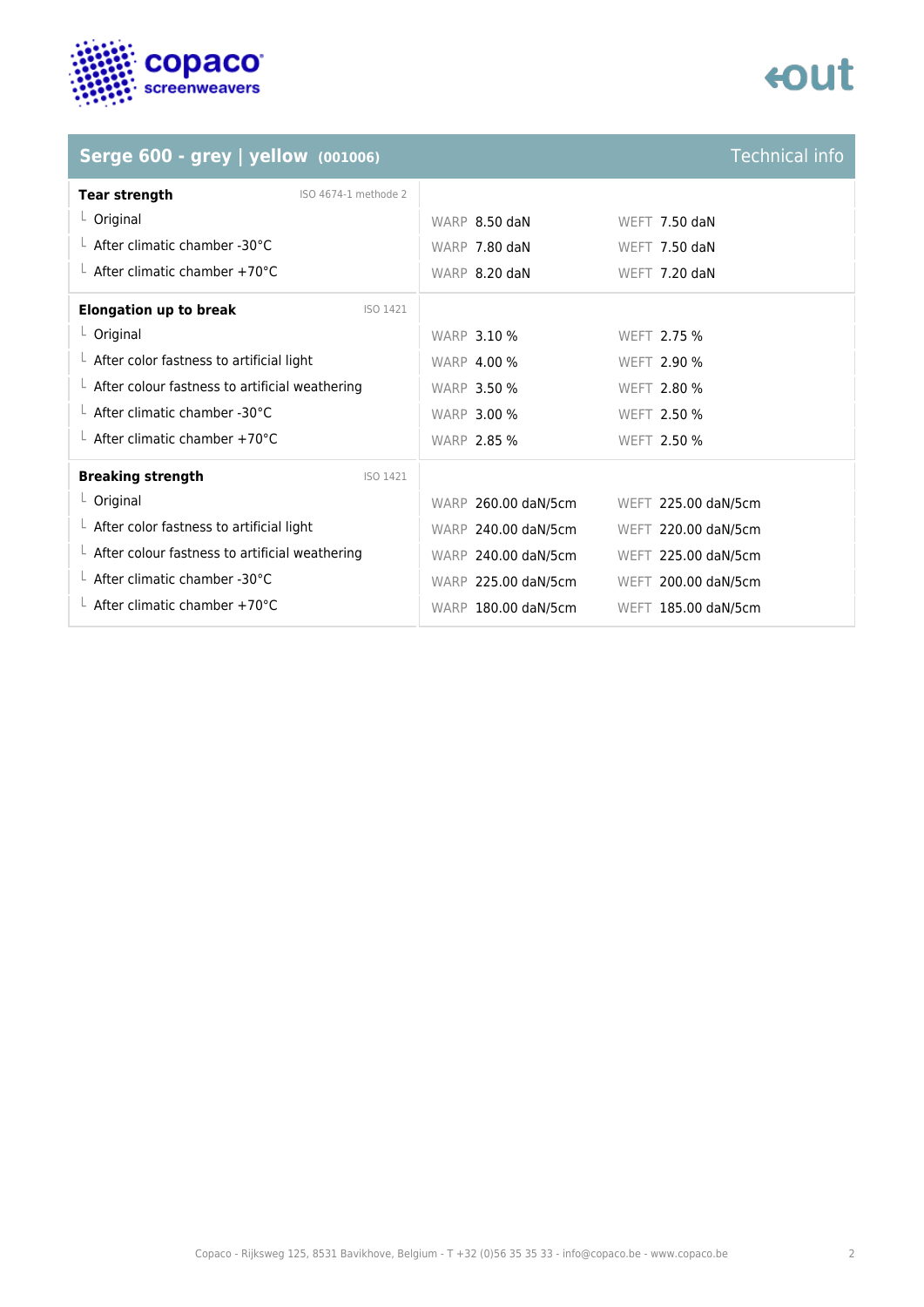



### **Front - Interior** Serge 600 - grey | yellow (001006)

| <b>Visual properties</b> |  |
|--------------------------|--|
|                          |  |

| Tv = Visual light transmittance | 6.20% |
|---------------------------------|-------|
| Tuy = UV transmittance          | 4.40% |

**As = Solar absorptance** 64.60%

**Rs = Solar reflectance** 29.00%

| Solar energetic properties |        |
|----------------------------|--------|
| $As = Solar absorption$    | 64.60% |
| Rs = Solar reflectance     | 29.00% |
| Ts = Solar transmittance   | 6.40%  |

| Fabric + glazing: G-factor |      |      |      |           |
|----------------------------|------|------|------|-----------|
|                            | G    | Te   | Qi   | <b>SC</b> |
| <b>Glazing A</b>           | 0.55 | 0.05 | 0.50 | 0.65      |
| <b>Glazing B</b>           | 0.55 | 0.05 | 0.50 | 0.72      |
| <b>Glazing C</b>           | 0.47 | 0.03 | 0.44 | 0.80      |
| <b>Glazing D</b>           | 0.28 | 0.02 | 0.26 | 0.88      |

G = Total solar energy transmittance / Te = Direct solar transmittance / Qi = Secondary heat transfer factor / SC = Shading coefficient

| <b>Visual comfort</b>             |         |                  |
|-----------------------------------|---------|------------------|
| <b>Normal solar transmittance</b> | Class 4 | Very good effect |
| Glare control                     | Class 2 | Moderate effect  |
| <b>Privacy night</b>              | Class 2 | Moderate effect  |
| Visual contact with the outside   | Class 2 | Moderate effect  |
| <b>Daylight utilisation</b>       | Class 1 | Little effect    |

| Thermal comfort G-factor = Total solar energy transmittance |                  |                  |                  |
|-------------------------------------------------------------|------------------|------------------|------------------|
| <b>Glazing A</b>                                            | <b>Glazing B</b> | <b>Glazing C</b> | <b>Glazing D</b> |
| Class 0                                                     | Class 0          | Class 1          | Class 2          |

| Thermal comfort Qi-factor = Secondary heat transfer factor |                  |                  |                  |
|------------------------------------------------------------|------------------|------------------|------------------|
| <b>Glazing A</b>                                           | <b>Glazing B</b> | <b>Glazing C</b> | <b>Glazing D</b> |
| Class 0                                                    | Class 0          | Class 0          | Class 1          |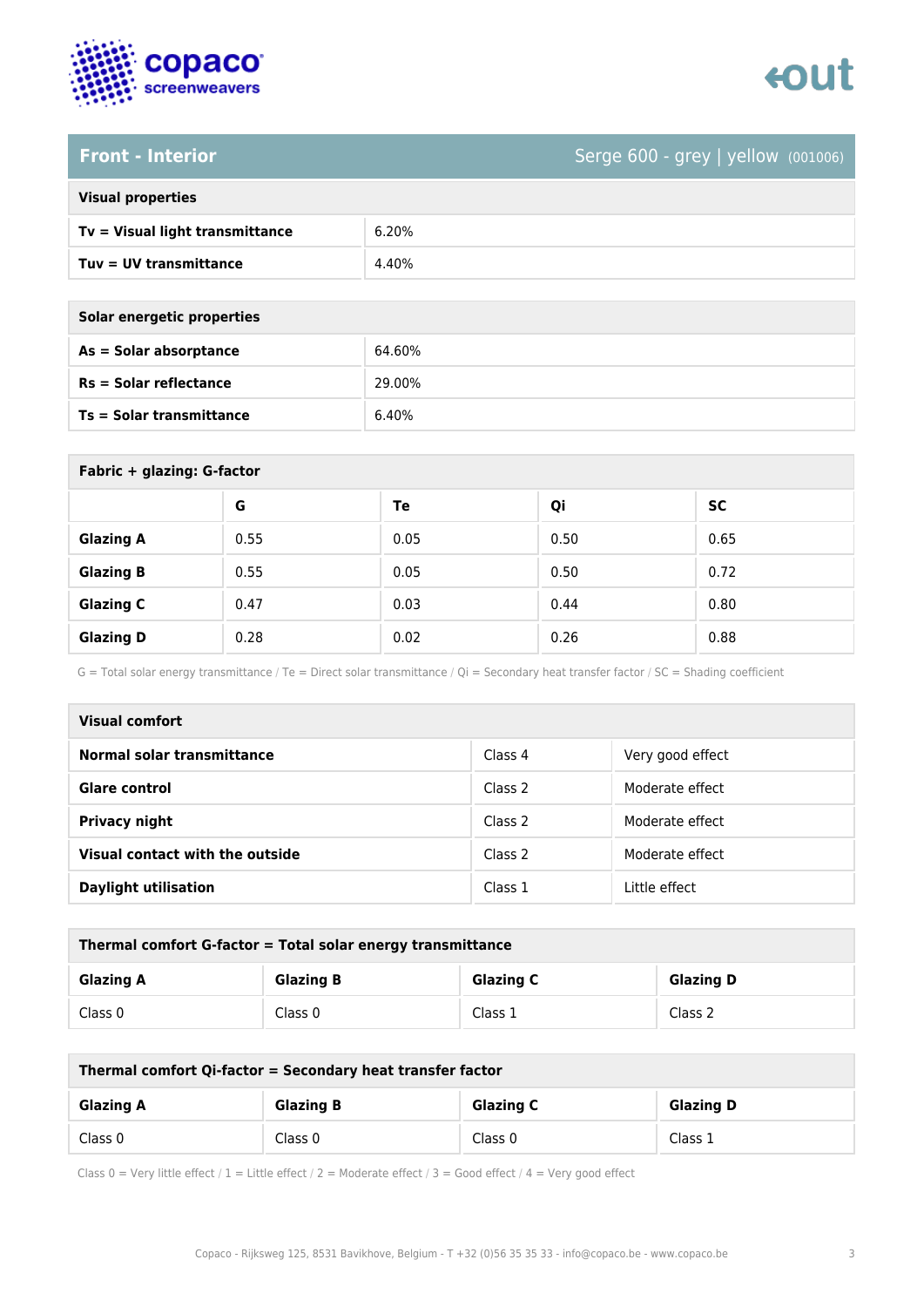

### **Back - Interior** Serge 600 - grey | yellow (001006)

| <b>Visual properties</b> |  |
|--------------------------|--|
|                          |  |

| Tv = Visual light transmittance | 6.20% |
|---------------------------------|-------|
| Tuy = UV transmittance          | 4.40% |

**As = Solar absorptance** 71.40%

**Rs = Solar reflectance** 22.20%

| Solar energetic properties    |  |
|-------------------------------|--|
| As = Solar absorptance        |  |
| <b>Rs = Solar reflectance</b> |  |

**Ts = Solar transmittance** 6.40%

| Fabric + glazing: G-factor |      |      |      |           |  |
|----------------------------|------|------|------|-----------|--|
|                            | G    | Te   | Qi   | <b>SC</b> |  |
| <b>Glazing A</b>           | 0.59 | 0.05 | 0.54 | 0.70      |  |
| <b>Glazing B</b>           | 0.58 | 0.05 | 0.54 | 0.77      |  |
| <b>Glazing C</b>           | 0.50 | 0.03 | 0.46 | 0.84      |  |
| <b>Glazing D</b>           | 0.29 | 0.02 | 0.27 | 0.90      |  |

G = Total solar energy transmittance / Te = Direct solar transmittance / Qi = Secondary heat transfer factor / SC = Shading coefficient

| <b>Visual comfort</b>             |         |                  |  |  |
|-----------------------------------|---------|------------------|--|--|
| <b>Normal solar transmittance</b> | Class 4 | Very good effect |  |  |
| Glare control                     | Class 2 | Moderate effect  |  |  |
| <b>Privacy night</b>              | Class 2 | Moderate effect  |  |  |
| Visual contact with the outside   | Class 2 | Moderate effect  |  |  |
| <b>Daylight utilisation</b>       | Class 1 | Little effect    |  |  |

| Thermal comfort G-factor = Total solar energy transmittance                  |         |         |         |  |  |
|------------------------------------------------------------------------------|---------|---------|---------|--|--|
| <b>Glazing C</b><br><b>Glazing B</b><br><b>Glazing D</b><br><b>Glazing A</b> |         |         |         |  |  |
| Class 0                                                                      | Class 0 | Class 1 | Class 2 |  |  |

| Thermal comfort Qi-factor = Secondary heat transfer factor                   |         |         |         |  |  |
|------------------------------------------------------------------------------|---------|---------|---------|--|--|
| <b>Glazing B</b><br><b>Glazing C</b><br><b>Glazing D</b><br><b>Glazing A</b> |         |         |         |  |  |
| Class 0                                                                      | Class 0 | Class 0 | Class 1 |  |  |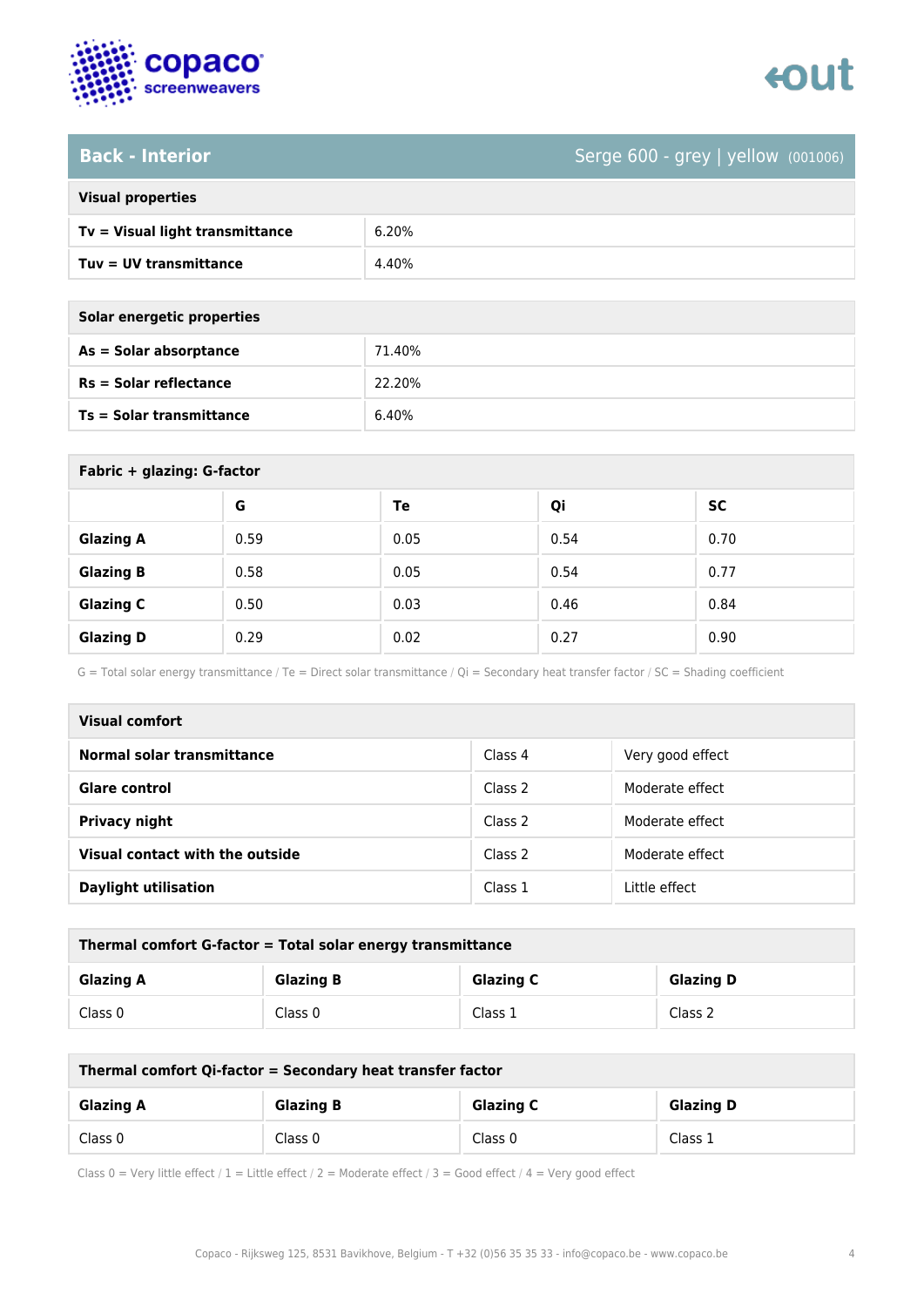

# enut

### **Front - Exterior** Serge 600 - grey | yellow (001006)

| <b>Visual properties</b> |  |  |
|--------------------------|--|--|
|                          |  |  |

| Tv = Visual light transmittance | 6.20% |
|---------------------------------|-------|
| Tuv = UV transmittance          | 4.40% |

**As = Solar absorptance** 64.60%

**Rs = Solar reflectance** 29.00%

**Ts = Solar transmittance** 6.40%

| Solar energetic properties      |
|---------------------------------|
| As = Solar absorptance          |
| $Rs = Solar$ reflectance        |
| <b>Ts = Solar transmittance</b> |

| Fabric + glazing: G-factor |      |      |      |           |  |
|----------------------------|------|------|------|-----------|--|
|                            | G    | Te   | Qi   | <b>SC</b> |  |
| <b>Glazing A</b>           | 0.20 | 0.05 | 0.14 | 0.23      |  |
| <b>Glazing B</b>           | 0.15 | 0.05 | 0.11 | 0.20      |  |
| <b>Glazing C</b>           | 0.10 | 0.03 | 0.07 | 0.17      |  |
| <b>Glazing D</b>           | 0.08 | 0.02 | 0.06 | 0.25      |  |

G = Total solar energy transmittance / Te = Direct solar transmittance / Qi = Secondary heat transfer factor / SC = Shading coefficient

| Thermal comfort G-factor = Total solar energy transmittance                  |         |         |         |  |  |
|------------------------------------------------------------------------------|---------|---------|---------|--|--|
| <b>Glazing C</b><br><b>Glazing B</b><br><b>Glazing D</b><br><b>Glazing A</b> |         |         |         |  |  |
| Class 2                                                                      | Class 3 | Class 4 | Class 4 |  |  |

| Thermal comfort Qi-factor = Secondary heat transfer factor                   |         |         |         |  |  |
|------------------------------------------------------------------------------|---------|---------|---------|--|--|
| <b>Glazing B</b><br><b>Glazing C</b><br><b>Glazing D</b><br><b>Glazing A</b> |         |         |         |  |  |
| Class 2                                                                      | Class 2 | Class 3 | Class 3 |  |  |